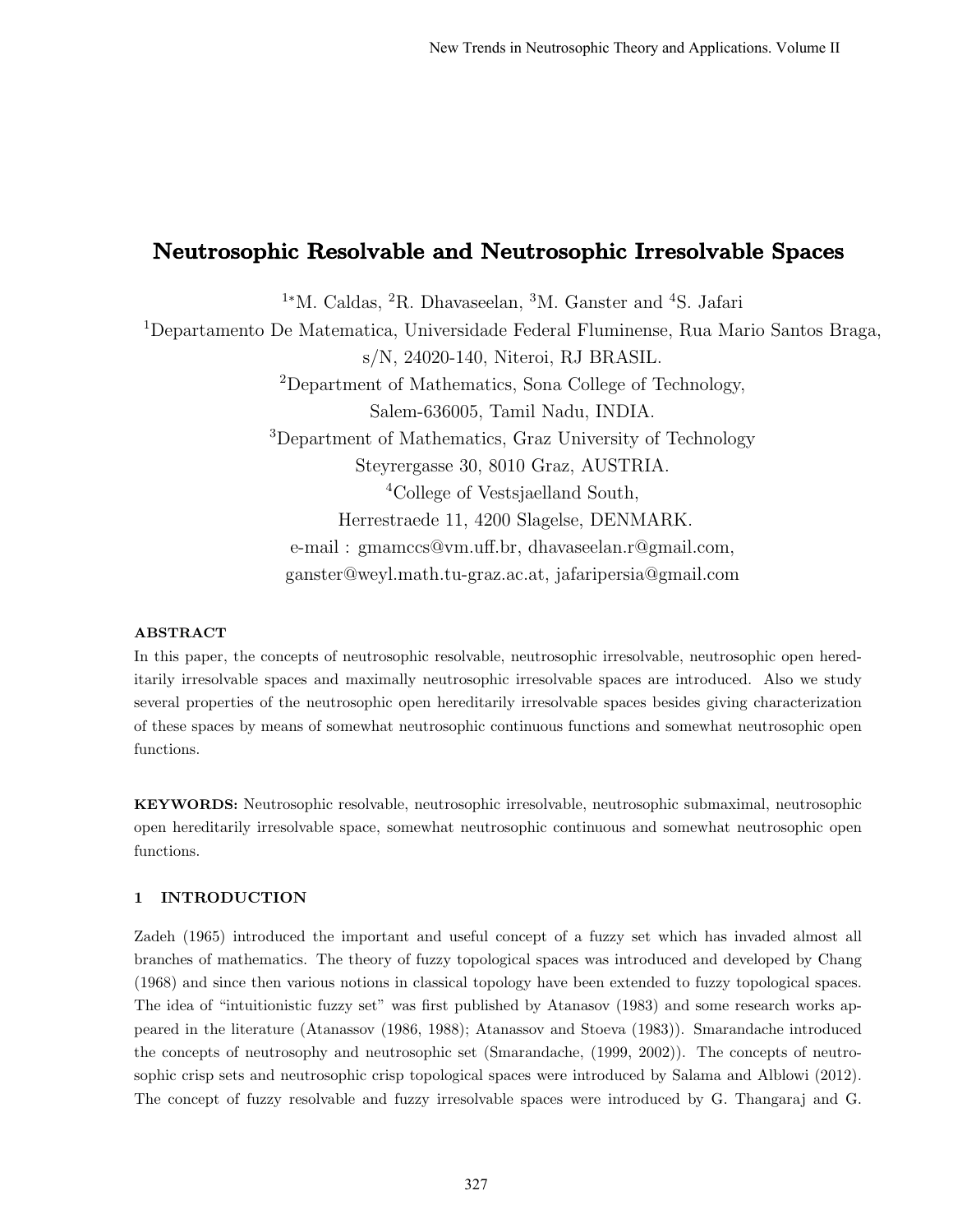Balasubramanian (2009). The concepts of resolvability and irresolvability in intuitionistic fuzzy topological spaces were introduced by Dhavaseelan et al. (2011).

In this paper, the concepts of neutrosophic resolvable, neutrosophic irresolvable, neutrosophic open hereditarily irresolvable spaces and maximally neutrosophic irresolvable spaces are introduced. Further, we study several interesting properties of the neutrosophic open hereditarily irresolvable spaces and present characterizations of these spaces by means of somewhat neutrosophic continuous functions and somewhat neutrosophic open functions. Some basic properties and related examples are given.

#### 2 PRELIMINARIES

Definition 2.1. (Smarandache, (1999, 2002)) Let T, I, F be real standard or non standard subsets of  $]0^-, 1^+[$ , with  $sup_T = t_{sup}$ ,  $inf_T = t_{inf}$  $sup_I = i_{sup}, inf_I = i_{inf}$  $sup_F = f_{sup}$ ,  $inf_F = f_{inf}$  $n - sup = t_{sup} + i_{sup} + f_{sup}$  $n - inf = t_{inf} + i_{inf} + f_{inf}$ . T, I, F are neutrosophic components.

**Definition 2.2.** (Smarandache, (1999, 2002)) Let X be a nonempty fixed set. A neutrosophic set A is an object having the form  $A = \{\langle x, \mu_A(x), \sigma_A(x), \gamma_A(x)\rangle : x \in X\}$ , where  $\mu_A(x), \sigma_A(x)$  and  $\gamma_A(x)$  represents the degree of membership function (i.e.,  $\mu_A(x)$ ), the degree of indeterminacy (namely  $\sigma_A(x)$ ) and the degree of nonmembership (i.e.,  $\gamma_A(x)$ ) of each element  $x \in X$  to the set A, respectively.

Remark 2.1. (Smarandache, (1999, 2002))

- (1) A neutrosophic set  $A = \{ \langle x, \mu_A(x), \sigma_A(x), \gamma_A(x) \rangle : x \in X \}$  can be identified to an ordered triple  $\langle \mu_A, \sigma_A, \gamma_A \rangle$  in ]0<sup>-</sup>, 1<sup>+</sup>[ on X.
- (2) For the sake of simplicity, we shall use the symbol  $A = \langle \mu_A, \sigma_A, \gamma_A \rangle$  for the neutrosophic set  $A = \langle \mu_A, \sigma_A, \gamma_A \rangle$  $\{\langle x, \mu_A(x), \sigma_A(x), \gamma_A(x)\rangle : x \in X\}.$

**Definition 2.3.** (Salama and Alblowi (2012)) Let X be a nonempty set and the neutrosophic sets A and B be in the form

$$
A = \{ \langle x, \mu_A(x), \sigma_A(x), \gamma_A(x) \rangle : x \in X \}, B = \{ \langle x, \mu_B(x), \sigma_B(x), \gamma_B(x) \rangle : x \in X \}.
$$
 Then

(a) 
$$
A \subseteq B
$$
 iff  $\mu_A(x) \leq \mu_B(x)$ ,  $\sigma_A(x) \leq \sigma_B(x)$  and  $\gamma_A(x) \geq \gamma_B(x)$  for all  $x \in X$ ;

- (b)  $A = B$  iff  $A \subseteq B$  and  $B \subseteq A$ ;
- (c)  $\bar{A} = \{ \langle x, \gamma_A(x), \sigma_A(x), \mu_A(x) \rangle : x \in X \}$ ; [Complement of A]
- (d)  $A \cap B = \{ \langle x, \mu_A(x) \wedge \mu_B(x), \sigma_A(x) \wedge \sigma_B(x), \gamma_A(x) \vee \gamma_B(x) \rangle : x \in X \};$
- (e)  $A \cup B = \{ \langle x, \mu_A(x) \vee \mu_B(x), \sigma_A(x) \vee \sigma_B(x), \gamma_A(x) \wedge \gamma_B(x) \rangle : x \in X \};$
- (f)  $[A = \{ \langle x, \mu_A(x), \sigma_A(x), 1 \mu_A(x) \rangle : x \in X \};$
- (g)  $\langle A = {\langle x, 1 \gamma_4(x), \sigma_4(x), \gamma_4(x) \rangle : x \in X}$ .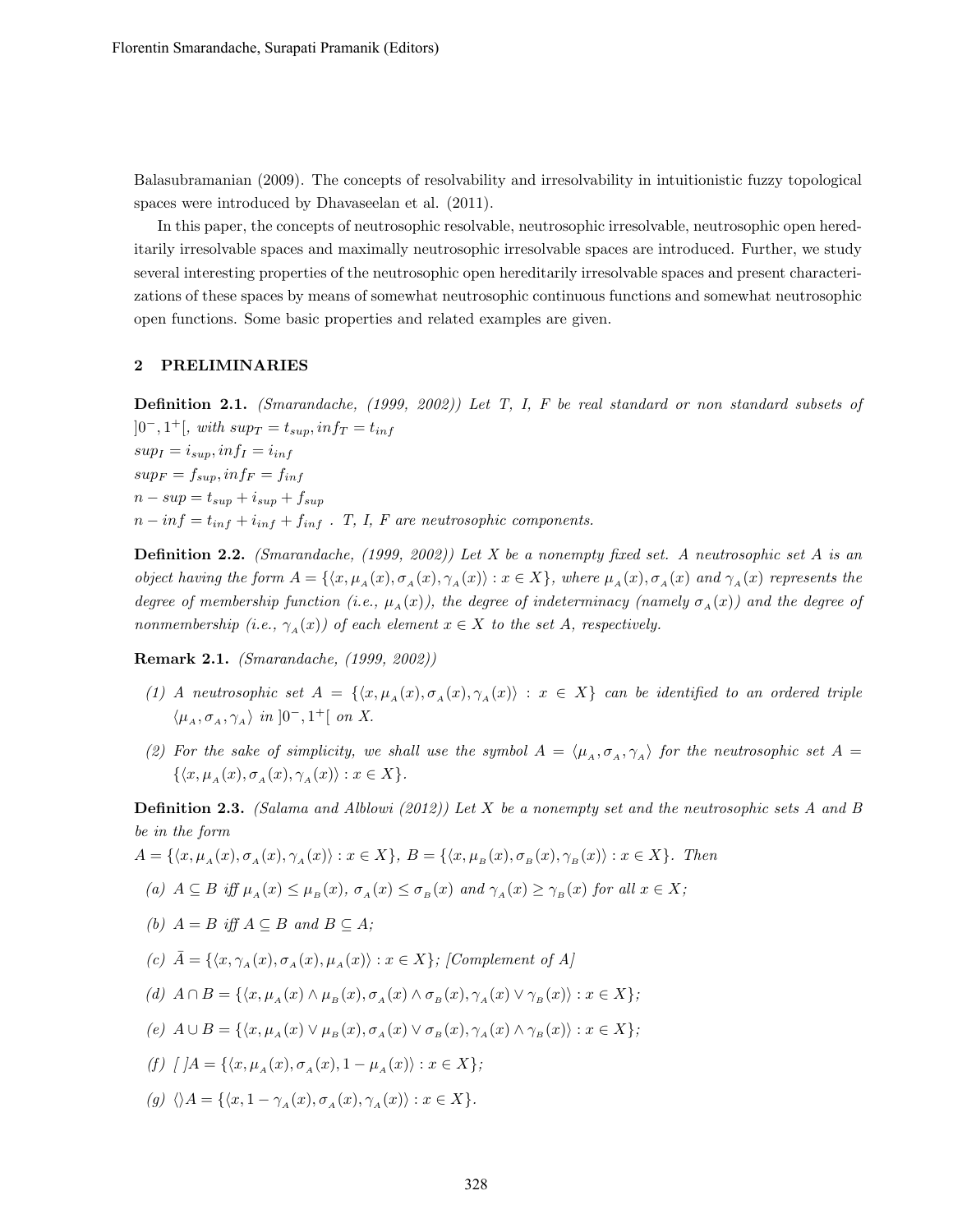**Definition 2.4.** (Salama and Alblowi (2012)) Let  $\{A_i : i \in J\}$  be an arbitrary family of neutrosophic sets in X. Then

- (a)  $\bigcap A_i = \{ \langle x, \wedge \mu_{A_i}(x), \wedge \sigma_{A_i}(x), \vee \gamma_{A_i}(x) \rangle : x \in X \}.$
- (b)  $\bigcup A_i = \{ \langle x, \vee \mu_{A_i}(x), \vee \sigma_{A_i}(x), \wedge \gamma_{A_i}(x) \rangle : x \in X \}.$

**Definition 2.5.** (Salama and Alblowi (2012))  $0_N = \{(x, 0, 0, 1) : x \in X\}$  and  $1_N = \{(x, 1, 1, 0) : x \in X\}.$ 

**Definition 2.6.** (Dhavaseelan and S. Jafari (20xx)) A neutrosophic topology (NT) on a nonempty set X is a family  $T$  of neutrosophic sets in  $X$  satisfying the following axioms:

- (i)  $0_N, 1_N \in T$ ,
- (ii)  $G_1 \cap G_2 \in T$  for any  $G_1, G_2 \in T$ ,
- $(iii) ∪ G<sub>i</sub> ∈ T for arbitrary family {G<sub>i</sub> | i ∈ Λ} ⊆ T.$

In this case, the ordered pair  $(X, T)$  or simply X is called a neutrosophic topological space and each neutrosophic set in T is called a neutrosophic open set. The complement  $\overline{A}$  of a neutrosophic open set A in X is called a neutrosophic closed set in X.

**Definition 2.7.** [8] Let A be a neutrosophic set in a neutrosophic topological space X. Then  $Nint(A) = \bigcup \{G \mid G$  is a neutrosophic open set in X and  $G \subseteq A\}$  is called the neutrosophic interior of A;  $Ncl(A) = \bigcap \{G \mid G$  is a neutrosophic closed set in X and  $G \supseteq A\}$  is called the neutrosophic closure of A.

**Definition 2.8.** [7] An intuitionistic fuzzy topological space  $(X, T)$  is called intuitionistic fuzzy resolvable if there exists an intuitionistic fuzzy dense set A in  $(X, T)$  such that  $IFcl(\overline{A}) = 1_{\sim}$ . Otherwise  $(X, T)$  is called intuitionistic fuzzy irresolvable.

#### 3 NEUTROSOPHIC RESOLVABLE AND NEUTROSOPHIC IRRESOLVABLE

**Definition 3.1.** A neutrosophic set A in neutrosophic topological space  $(X, T)$  is called neutrosophic dense if there exists no neutrosophic closed set B in  $(X,T)$  such that  $A \subset B \subset 1_N$ 

**Definition 3.2.** A neutrosophic topological space  $(X, T)$  is called neutrosophic resolvable if there exists a neutrosophic dense set A in  $(X,T)$  such that  $Ncl(\overline{A}) = 1_N$ . Otherwise  $(X,T)$  is called neutrosophic irresolvable.

**Example 3.1.** Let  $X = \{a, b, c\}$ . Define the neutrosophic sets A, B and C as follows.

$$
A = \langle x, (\frac{a}{0.6}, \frac{b}{0.6}, \frac{c}{0.5}), (\frac{a}{0.6}, \frac{b}{0.6}, \frac{c}{0.5}), (\frac{a}{0.3}, \frac{b}{0.3}, \frac{c}{0.5}) \rangle,
$$
  

$$
B = \langle x, (\frac{a}{0.4}, \frac{b}{0.4}, \frac{c}{0.5}), (\frac{a}{0.4}, \frac{b}{0.4}, \frac{c}{0.5}), (\frac{a}{0.5}, \frac{b}{0.5}, \frac{c}{0.4}) \rangle,
$$

and

$$
C = \langle x, (\frac{a}{0.3}, \frac{b}{0.3}, \frac{c}{0.4}), (\frac{a}{0.3}, \frac{b}{0.3}, \frac{c}{0.4}), (\frac{a}{0.7}, \frac{b}{0.7}, \frac{c}{0.6}) \rangle.
$$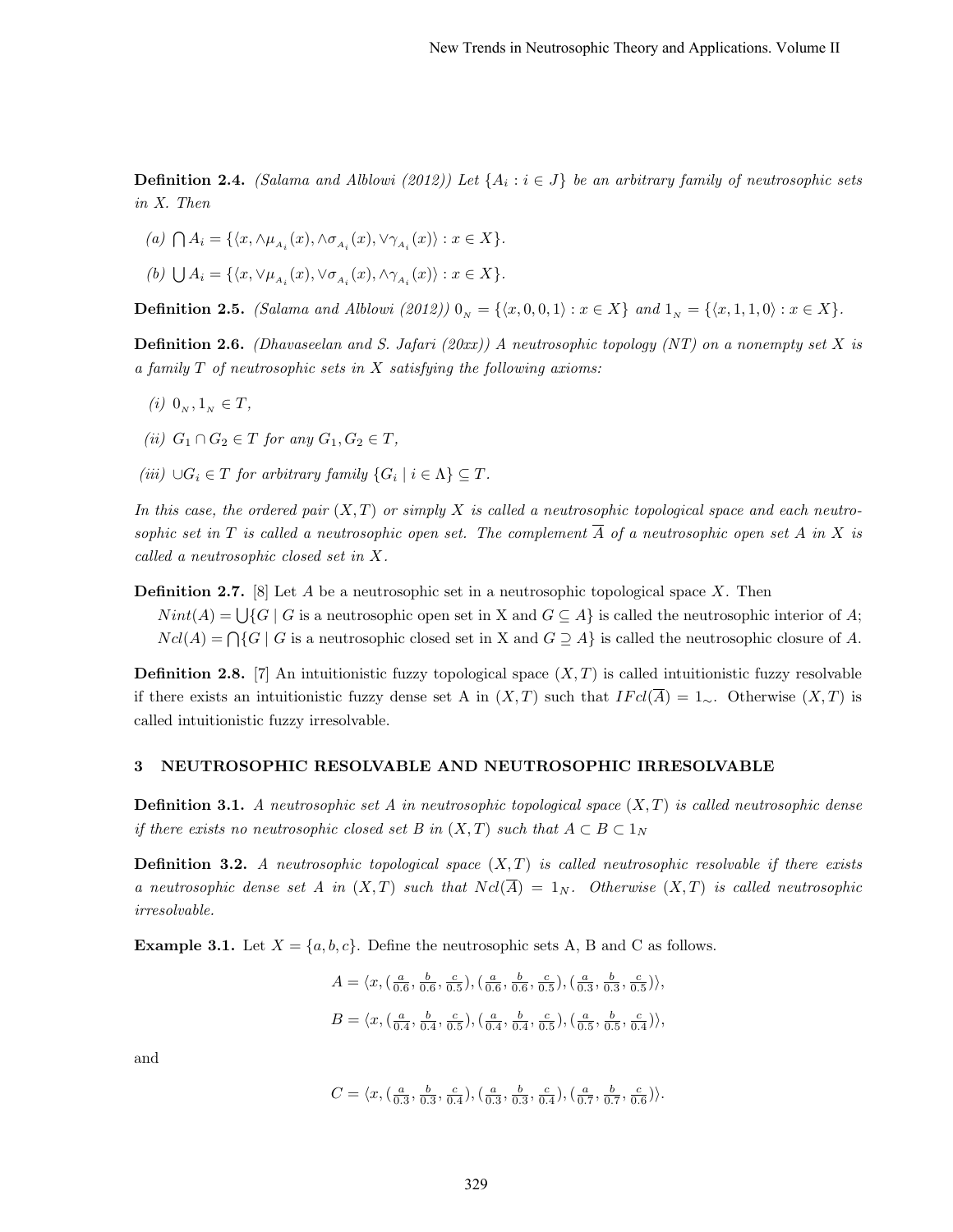Observe that  $T = \{0_N, 1_N, A\}$  is a neutrosophic topology on X. Thus  $(X, T)$  is a neutrosophic topological space. Now  $Nint(B) = 0_N$ ,  $Nint(C) = 0_N$ ,  $Nint(\overline{B}) = 0_N$ ,  $Nint(\overline{C}) = A$ ,  $Ncl(B) = 1_N$ ,  $Ncl(C) =$  $1_N, Ncl(\overline{B}) = 1_N$  and  $Ncl(\overline{C}) = \overline{A}$ . Hence there exists a neutrosophic dense set B in  $(X,T)$  such that  $Ncl(\overline{B}) = 1_N$ . Therefore the neutrosophic topological space  $(X, T)$  is called a neutrosophic resolvable.

**Example 3.2.** Let  $X = \{a, b, c\}$ . Define the neutrosophic sets A, B and C as follows.

$$
A = \langle x, (\frac{a}{0.6}, \frac{b}{0.5}, \frac{c}{0.5}), (\frac{a}{0.6}, \frac{b}{0.5}, \frac{c}{0.5}), (\frac{a}{0.4}, \frac{b}{0.5}, \frac{c}{0.5}) \rangle,
$$
  

$$
B = \langle x, (\frac{a}{0.7}, \frac{b}{0.8}, \frac{c}{0.6}), (\frac{a}{0.7}, \frac{b}{0.8}, \frac{c}{0.6}), (\frac{a}{0.3}, \frac{b}{0.1}, \frac{c}{0.3}) \rangle,
$$

and

$$
C = \langle x, (\tfrac{a}{0.6}, \tfrac{b}{0.5}, \tfrac{c}{0.5}), (\tfrac{a}{0.6}, \tfrac{b}{0.5}, \tfrac{c}{0.5}), (\tfrac{a}{0.4}, \tfrac{b}{0.4}, \tfrac{c}{0.4}) \rangle.
$$

It can be seen that  $T = \{0_N, 1_N, A\}$  is a neutrosophic topology on X. Thus  $(X, T)$  is a neutrosophic topological space. Now  $Nint(B) = A$ ,  $Nint(C) = A$ ,  $Ncl(B) = 1<sub>N</sub>$ ,  $Ncl(C) = 1<sub>N</sub>$  and  $Ncl(B) = 1<sub>N</sub>$ . Thus B and C are neutrosophic dense set in  $(X, T)$  such that  $Ncl(\overline{B}) = \overline{A}$  and  $Ncl(\overline{C}) = \overline{A}$ . Hence the neutrosophic topological space  $(X, T)$  is called a neutrosophic irresolvable.

**Proposition 3.1.** A neutrosophic topological space  $(X, T)$  is a neutrosophic resolvable space iff  $(X, T)$  has a pair of neutrosophic dense set  $A_1$  and  $A_2$  such that  $A_1 \subseteq \overline{A_2}$ .

*Proof.* Let  $(X, T)$  be a neutrosophic topological space and  $(X, T)$  a neutrosophic resolvable space. Suppose that for all neutrosophic dense sets  $A_i$  and  $A_j$ , we have  $A_i \nsubseteq \overline{A_j}$ . Then  $A_i \supset \overline{A_j}$ . Then  $Ncl(A_i) \supset Ncl(\overline{A_j})$ which implies that  $1_N \supset Ncl(A_j)$ . Then  $Ncl(A_j) \neq 1_N$ . Also  $A_j \supset A_i$ , then  $Ncl(A_j) \supset Ncl(A_i)$  which implies that  $1_N \supset Ncl(\overline{A_i})$ . Therefore  $Ncl(\overline{A_i}) \neq 1_N$ . Hence  $Ncl(A_i) = 1_N$ , but  $Ncl(\overline{A_i}) \neq 1_N$  for all neutrosophic set  $A_i$  in  $(X,T)$  which is a contradiction. Hence  $(X,T)$  has a pair of neutrosophic dense set  $A_1$  and  $A_2$  such that  $A_1 \subseteq \overline{A_2}$ .

Conversely, suppose that the neutrosophic topological space  $(X, T)$  has a pair of neutrosophic dense set  $A_1$  and  $A_2$  such that  $A_1 \subseteq \overline{A_2}$ . Suppose that  $(X,T)$  is a neutrosophic irresolvable space. Then for all neutrosophic dense sets  $A_1$  and  $A_2$  in  $(X, T)$ , we have  $N cl(\overline{A_1}) \neq 1_N$ . Then  $N cl(\overline{A_2}) \neq 1_N$  implies that there exists a neutrosophic closed set B in  $(X,T)$  such that  $\overline{A_2} \subset B \subset 1_N$ . Then  $A_1 \subseteq \overline{A_2} \subset B \subset 1_N$  implies that  $A_1 \subset B \subset 1_N$ . But this is a contradiction. Hence  $(X, T)$  is a neutrosophic resolvable space.  $\Box$ 

**Proposition 3.2.** If  $(X, T)$  is neutrosophic irresolvable iff  $Nint(A) \neq 0_N$  for all neutrosophic dense set A in  $(X, T)$ .

*Proof.* Since  $(X, T)$  is a neutrosophic irresolvable space for all neutrosophic dense set A in  $(X, T)$ ,  $Ncl(\overline{A}) \neq$  $1_N$ . Then  $\overline{Nint(A)} \neq 1_N$  which implies  $Nint(A) \neq 0_N$ .

Conversely  $Nint(A) \neq 0_N$ , for all neutrosophic dense set A in  $(X, T)$ . Suppose that  $(X, T)$  is neutrosophic resolvable. Then there exists a neutrosophic dense set A in  $(X, T)$  such that  $Ncl(\overline{A}) = 1_N$ . This implies that  $\overline{Nint(A)} = 1_N$  which again implies  $Nint(A) = 0_N$ . But this is a contradiction. Hence  $(X, T)$  is neutrosophic irresolvable space.  $\Box$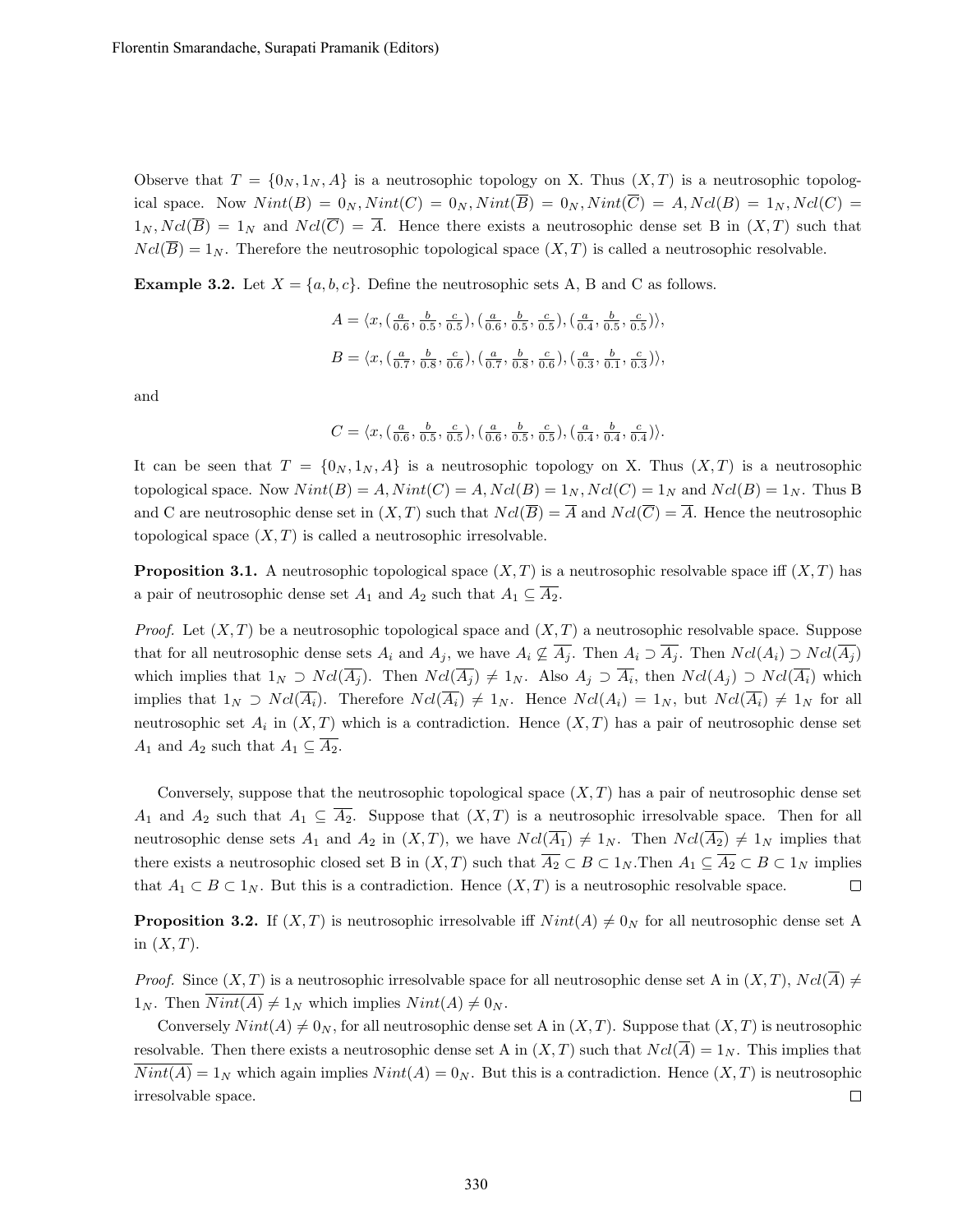$\Box$ 

**Definition 3.3.** A neutrosophic topological space  $(X, T)$  is called a neutrosophic submaximal space if for each neutrosophic set A in  $(X, T)$ ,  $Ncl(A) = 1_N$ .

**Proposition 3.3.** If the neutrosophic topological space  $(X, T)$  is neutrosophic submaximal, then  $(X, T)$  is neutrosophic irresolvable.

*Proof.* Let  $(X, T)$  be a neutrosophic submaximal space. Assume that  $(X, T)$  is a neutrosophic resolvable space. Let A be a neutrosophic dense set in  $(X, T)$ . Then  $Ncl(\overline{A}) = 1_N$ . Hence  $\overline{Nint(A)} = 1_N$  which implies that  $Nint(A) = 0_N$ . Then  $A \notin T$ . This is a contradiction. Hence  $(X, T)$  is neutrosophic irresolvable space.

The converse of Proposition 3.3 is not true. See Example 3.2.

**Definition 3.4.** A neutrosophic topological space  $(X, T)$  is called a maximal neutrosophic irresolvable space if  $(X,T)$  is neutrosophic irresolvable and every neutrosophic dense set A of  $(X,T)$  is neutrosophic open.

**Example 3.3.** Let  $X = \{a, b, c\}$ . Define the neutrosophic sets  $A, B, A \cap B$  and  $A \cup B$  as follows.

$$
A = \langle x, (\frac{a}{0.5}, \frac{b}{0.4}, \frac{c}{0.5}), (\frac{a}{0.5}, \frac{b}{0.4}, \frac{c}{0.5}), (\frac{a}{0.4}, \frac{b}{0.4}, \frac{c}{0.4}) \rangle,
$$
  

$$
B = \langle x, (\frac{a}{0.4}, \frac{b}{0.5}, \frac{c}{0.5}), (\frac{a}{0.4}, \frac{b}{0.5}, \frac{c}{0.5}), (\frac{a}{0.5}, \frac{b}{0.5}, \frac{c}{0.5}) \rangle,
$$
  

$$
A \cap B = \langle x, (\frac{a}{0.4}, \frac{b}{0.4}, \frac{c}{0.5}), (\frac{a}{0.4}, \frac{b}{0.5}, \frac{c}{0.5}), (\frac{a}{0.5}, \frac{b}{0.5}, \frac{c}{0.5}) \rangle,
$$

and

$$
A \cup B = \langle x, (\frac{a}{0.5}, \frac{b}{0.5}, \frac{c}{0.5}), (\frac{a}{0.5}, \frac{b}{0.5}, \frac{c}{0.5}), (\frac{a}{0.4}, \frac{b}{0.4}, \frac{c}{0.4}) \rangle.
$$

It is obvious that  $T = \{0_N, 1_N, A, B, A \cap B, A \cup B\}$  is a neutrosophic topology on X. Thus  $(X, T)$  is a neutrosophic topological space. Now  $Nint(\overline{A}) = 0_N$ ,  $Nint(\overline{B}) = \bigcup \{0_N, B, A \cap B\} = B$ ,  $Nint(\overline{A \cup B}) = 0_N$ ,  $Nint(\overline{A \cap B}) = \bigcup \{0_N, B, A \cap B\} = B$  and  $Ncl(A) = 1_N, Ncl(B) = \overline{B}$ ,  $Ncl(A \cup B) = 1_N, Ncl(A \cap B) = \emptyset$  $\overline{B}$ ,  $Ncl(\overline{A\cup B}) = \bigcap \{1_N, \overline{A\cup B}, \overline{B}, \overline{A\cap B}\} = \overline{A\cup B}$ ,  $Ncl(\overline{A}) = \bigcap \{1_N, \overline{A}, \overline{A\cap B}\} = \overline{A}$ ,  $Ncl(0_N) \neq 1_N$ . Hence  $(X, T)$  is a neutrosophic irresolvable and every neutrosophic dense set of  $(X, T)$  is neutrosophic open. Therefore,  $(X, T)$  is a maximally neutrosophic irresolvable space.

# 4 NEUTROSOPHIC OPEN HEREDITARILY IRRESOLVABLE

**Definition 4.1.**  $(X, T)$  is said to be neutrosophic open hereditarily irresolvable if  $Nint(Ncl(A)) \neq 0_N$  and  $Nint(A) \neq 0_N$ , for any neutrosophic set A in  $(X, T)$ .

**Example 4.1.** Let  $X = \{a, b, c\}$ . Define the neutrosophic sets  $A_1$ ,  $A_2$  and  $A_3$  as follows.

$$
A_1 = \langle x, (\frac{a}{0.4}, \frac{b}{0.4}, \frac{c}{0.4}), (\frac{a}{0.4}, \frac{b}{0.4}, \frac{c}{0.4}), (\frac{a}{0.5}, \frac{b}{0.5}, \frac{c}{0.5}) \rangle,
$$
  

$$
A_2 = \langle x, (\frac{a}{0.6}, \frac{b}{0.5}, \frac{c}{0.4}), (\frac{a}{0.6}, \frac{b}{0.5}, \frac{c}{0.4}), (\frac{a}{0.4}, \frac{b}{0.5}, \frac{c}{0.4}) \rangle,
$$

and

$$
A_3 = \langle x, (\frac{a}{0.4}, \frac{b}{0.4}, \frac{c}{0.5}), (\frac{a}{0.4}, \frac{b}{0.4}, \frac{c}{0.5}), (\frac{a}{0.4}, \frac{b}{0.4}, \frac{c}{0.5}) \rangle.
$$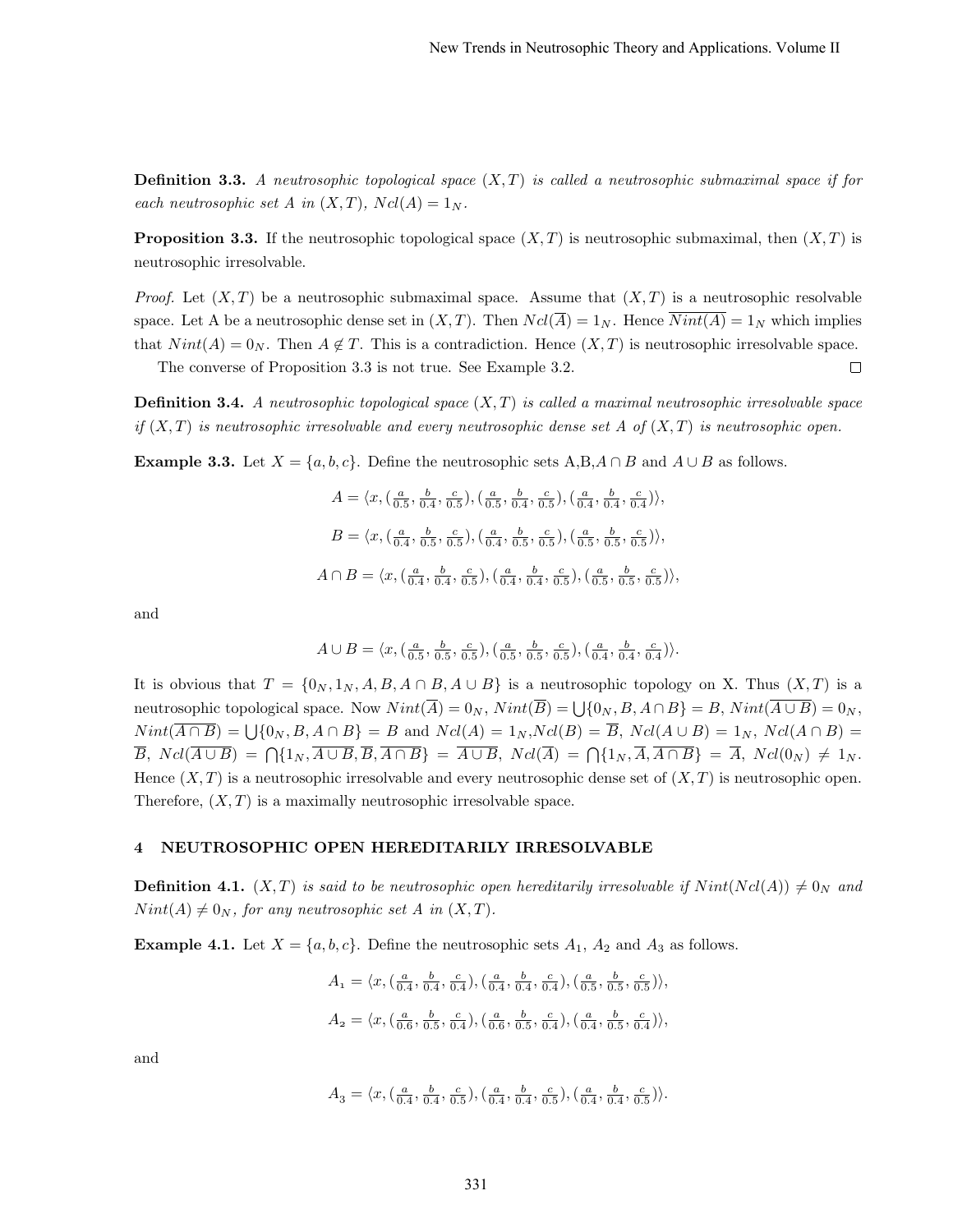Clearly  $T = \{0_N, 1_N, A_1, A_2\}$  is a neutrosophic topology on X. Thus  $(X, T)$  is a neutrosophic topological space. Now  $Ncl(A_1) = \overline{A_1}$ ;  $Ncl(A_2) = 1_N$  and  $Nint(A_3) = A_1$ . Also  $Nint(Ncl(A_1)) = Nint(\overline{A_1})$  $\overline{A_1} \neq 0_N$  and  $Nint(A_1) = A_1 \neq 0_N$ ,  $Nint(Ncl(A_2)) = Nint(1_N) = 1_N \neq 0_N$  and  $Nint(A_2) = A_2 \neq 0_N$ ,  $Nint(Ncl(A_3)) = Nint(\overline{A_1}) = \overline{A_1} \neq 0_N$  and  $Nint(A_3) = A_1 \neq 0_N$  and  $Nint(Ncl(\overline{A_3})) = Nint(\overline{A_1}) =$  $\overline{A_1} \neq 0_N$  and  $Nint(\overline{A_3}) = A_1 \neq 0_N$ . Hence if  $Nint(Ncl(A)) \neq 0_N$ , then  $Nint(A) \neq 0_N$  for any non zero neutrosophic set A in  $(X, T)$ . Thus,  $(X, T)$  is a neutrosophic open hereditarily irresolvable space.

**Proposition 4.1.** Let  $(X, T)$  be a neutrosophic topological space. If  $(X, T)$  is neutrosophic open hereditarily irresolvable, then  $(X, T)$  is neutrosophic irresolvable

*Proof.* Let A be a neutrosophic dense set in  $(X, T)$ . Then  $Ncl(A) = 1_N$  which implies that  $Nint(Ncl(A)) =$  $1_N \neq 0_N$ . Since  $(X,T)$  is neutrosophic open hereditarily irresolvable, we have  $Nint(A) \neq 0_N$ . Therefore by Proposition 3.2  $Nint(A) \neq 0_N$  for all neutrosophic dense set in  $(X, T)$  implies that  $(X, T)$  is neutrosophic irresolvable.

 $\Box$ 

The converse of Proposition 4.1 is not true. See Example 4.2

**Example 4.2.** Let  $X = \{a, b, c\}$ . Define the neutrosophic sets A, B and C as follows.

$$
A = \langle x, (\frac{a}{0.3}, \frac{b}{0.3}, \frac{c}{0.4}), (\frac{a}{0.3}, \frac{b}{0.3}, \frac{c}{0.4}), (\frac{a}{0.5}, \frac{b}{0.5}, \frac{c}{0.5}) \rangle,
$$
  

$$
B = \langle x, (\frac{a}{0.4}, \frac{b}{0.5}, \frac{c}{0.4}), (\frac{a}{0.4}, \frac{b}{0.5}, \frac{c}{0.4}), (\frac{a}{0.4}, \frac{b}{0.4}, \frac{c}{0.4}) \rangle,
$$

and

$$
C = \langle x, (\frac{a}{0.4}, \frac{b}{0.4}, \frac{c}{0.4}), (\frac{a}{0.4}, \frac{b}{0.4}, \frac{c}{0.4}), (\frac{a}{0.3}, \frac{b}{0.3}, \frac{c}{0.3}) \rangle.
$$

It is obvious that  $T = \{0_N, 1_N, A, B\}$  is a neutrosophic topology on X. Thus  $(X, T)$  is a neutrosophic topological space. Now C and  $1_N$  are neutrosophic dense sets in  $(X, T)$ . Then  $Nint(C) = A \neq 0_N$  and  $Nint(1_N) \neq 0_N$ . Hence  $(X, T)$  is a neutrosophic irresolvable. But  $Nint(Ncl(\overline{C})) = Nint(\overline{A}) = A \neq 0_N$  and  $Nint(\overline{C}) = 0_N$ . Therefore,  $(X, T)$  is not a neutrosophic open hereditarily irresolvable space.

**Proposition 4.2.** Let  $(X, T)$  be a neutrosophic open hereditarily irresolvable. Then  $Nint(A) \nsubseteq Nint(B)$ for any two neutrosophic dense sets A and B in  $(X, T)$ .

*Proof.* Let A and B be any two neutrosophic dense sets in  $(X, T)$ . Then  $Ncl(A) = 1_N$  and  $Ncl(B) = 1_N$ implies that  $Nint(Ncl(A)) \neq 0_N$  and  $Nint(Ncl(B)) \neq 0_N$ . Since  $(X, T)$  is neutrosophic open hereditarily irresolvable,  $Nint(A) \neq 0_N$  and  $Nint(B) \neq 0_N$ . Hence by Proposition 3.1,  $A \nsubseteq \overline{B}$ . Therefore  $Nint(A) \subseteq$  $A \nsubseteq \overline{B} \subseteq \overline{Nint(B)}$ . Hence we have  $Nint(A) \subseteq \overline{Nint(B)}$  for any two neutrosophic dense sets A and B in  $(X, T)$ .  $\Box$ 

**Proposition 4.3.** Let  $(X, T)$  be a neutrosophic topological space. If  $(X, T)$  is neutrosophic open hereditarily irresolvable, then  $Nint(A) = 0_N$  for any nonzero neutrosophic dense set A in  $(X, T)$  which implies that  $Nint(Ncl(A)) = 0_N.$ 

*Proof.* Let A be a neutrosophic set in  $(X, T)$  such that  $Nint(A) = 0_N$ . We claim that  $Nint(Ncl(A)) = 0_N$ . Suppose that  $Nint(Ncl(A)) = 0_N$ . Since  $(X, T)$  is neutrosophic open hereditarily irresolvable, we have  $Nint(A) \neq 0_N$  which is a contradiction to  $Nint(A) = 0_N$ . Hence  $Nint(Ncl(A)) = 0_N$ .  $\Box$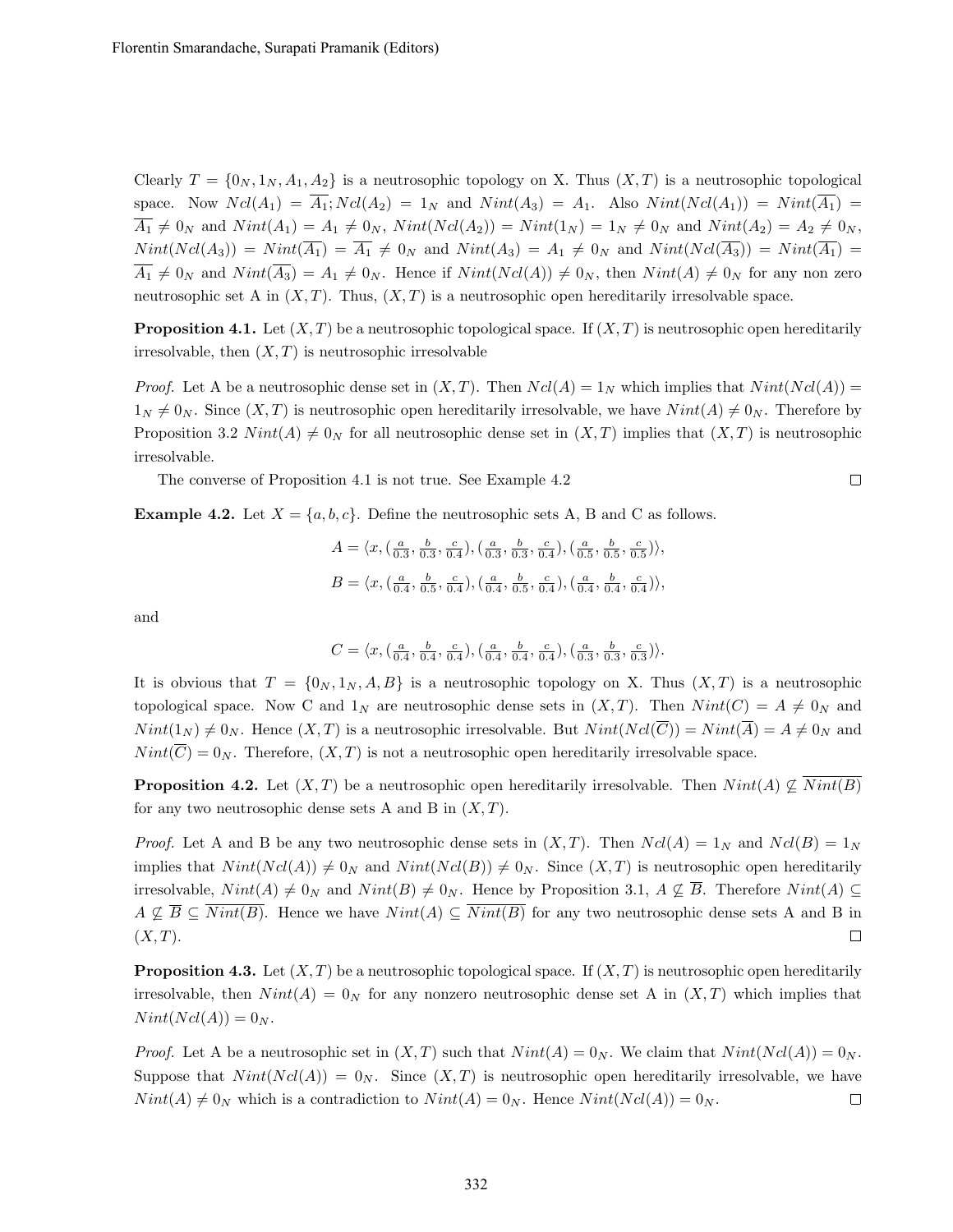**Proposition 4.4.** Let  $(X, T)$  be a neutrosophic topological space. If  $(X, T)$  is neutrosophic open hereditarily irresolvable, then  $Ncl(A) = 1_N$  for any nonzero neutrosophic dense set A in  $(X, T)$  which implies that  $Ncl(Nint(A)) = 0_N$ .

*Proof.* Let A be a neutrosophic set in  $(X, T)$  such that  $Ncl(A) = 1_N$ . Then we have  $Ncl(A) = 0_N$  which implies that  $Nint(\overline{A}) = 0_N$ . Since  $(X, T)$  is neutrosophic open hereditarily irresolvable by Proposition 4.3. We have  $Nint(Ncl(\overline{A})) = 0_N$ . Therefore  $\overline{Ncl(Nint(A))} = 0_N$  implies that  $Ncl(Nint(A)) = 1_N$ .  $\Box$ 

# 5 SOMEWHAT NEUTROSOPHIC CONTINUOUS AND SOMEWHAT NEUTROSOPHIC OPEN

**Definition 5.1.** Let  $(X, T)$  and  $(Y, S)$  be any two neutrosophic topological spaces. A function  $f : (X, T) \rightarrow$  $(Y, S)$  is called somewhat neutrosophic continuous if for  $A \in S$  and  $f^{-1}(A) \neq 0_N$ , there exists a  $B \in T$  such that  $B \neq 0_N$  and  $B \subseteq f^{-1}(A)$ .

**Definition 5.2.** Let  $(X, T)$  and  $(Y, S)$  be any two neutrosophic topological spaces. A function  $f : (X, T) \rightarrow$  $(Y, S)$  is called somewhat neutrosophic open if for  $A \in T$  and  $A \neq 0_N$ , there exists a  $B \in S$  such that  $B \neq 0_N$ and  $B \subseteq f(A)$ .

**Proposition 5.1.** Let  $(X, T)$  and  $(Y, S)$  be any two neutrosophic topological spaces. If the function f:  $(X, T) \to (Y, S)$  is somewhat neutrosophic continuous and injective. If  $Nint(A) = 0<sub>N</sub>$  for any nonzero neutrosophic set A in  $(X, T)$ , then  $Nint(f(A)) = 0_N$  in  $(Y, S)$ .

*Proof.* Let A be a nonzero neutrosophic set in  $(X,T)$  such that  $Nint(A) = 0_N$ . Now we prove that  $Nint(f(A)) = 0_N$ . Suppose that  $Nint(f(A)) \neq 0_N$  in  $(Y, S)$ . Then there exists a nonzero neutrosophic set B in  $(Y, S)$  such that  $B \subseteq f(A)$ . Thus, we have  $f^{-1}(B) \subseteq f^{-1}(f(A))$ . Since f is somewhat neutrosophic continuous, there exists a  $C \in T$  such that  $C \neq 0_N$  and  $C \subseteq f^{-1}(B)$ . Hence  $C \subseteq f^{-1}(B) \subseteq A$  which implies that  $Nint(A) \neq 0_N$ . This is a contradiction. Hence  $Nint(f(A)) = 0_N$  in  $(Y, S)$ .  $\Box$ 

**Proposition 5.2.** Let  $(X, T)$  and  $(Y, S)$  be any two neutrosophic topological spaces. If the function f:  $(X, T) \to (Y, S)$  is somewhat neutrosophic continuous, injective and  $Nint(Ncl(A)) = 0_N$  for any nonzero neutrosophic set A in  $(X, T)$ , then  $Nint(Ncl(f(A))) = 0_N$  in  $(Y, S)$ .

*Proof.* Let A be a nonzero neutrosophic set in  $(X,T)$  such that  $Nint(Ncl(A)) = 0_N$ . We claim that  $Nint(Ncl(f(A))) = 0_N$  in  $(Y, S)$ . Suppose that  $Nint(Ncl(f(A))) \neq 0_N$  in  $(Y, S)$ . Then  $Ncl(f(A)) \neq 0_N$ and  $\overline{Ncl(f(A))} \neq 0_N$ . Now  $\overline{Ncl(f(A))} \neq 0_N \in S$ . Since f is somewhat neutrosophic continuous, there exists a  $B \in T$ , such that  $B \neq 0_N$  and  $B \subseteq f^{-1}(\overline{Ncl(f(A))})$ . Observe that  $B \subseteq \overline{f^{-1}(Ncl(f(A)))}$  which implies that  $f^{-1}(Ncl(f(A))) \subseteq \overline{B}$ . Since f is injective, thus  $A \subseteq f^{-1}(f(A)) \subseteq f^{-1}(Ncl(f(A))) \subseteq \overline{B}$  which implies that  $A \subseteq \overline{B}$ . Therefore  $B \subseteq \overline{A}$ . This implies that  $Nint(\overline{A}) \neq 0_N$ . Let  $Nint(\overline{A}) = C \neq 0_N$ . Then we have  $Ncl(Nint(\overline{A})) = Ncl(C) \neq 1_N$  which implies that  $Nint(Ncl(A)) \neq 0_N$ . But this is a contradiction. Hence  $Nint(Ncl(f(A))) = 0_N$  in  $(Y, S)$ .  $\Box$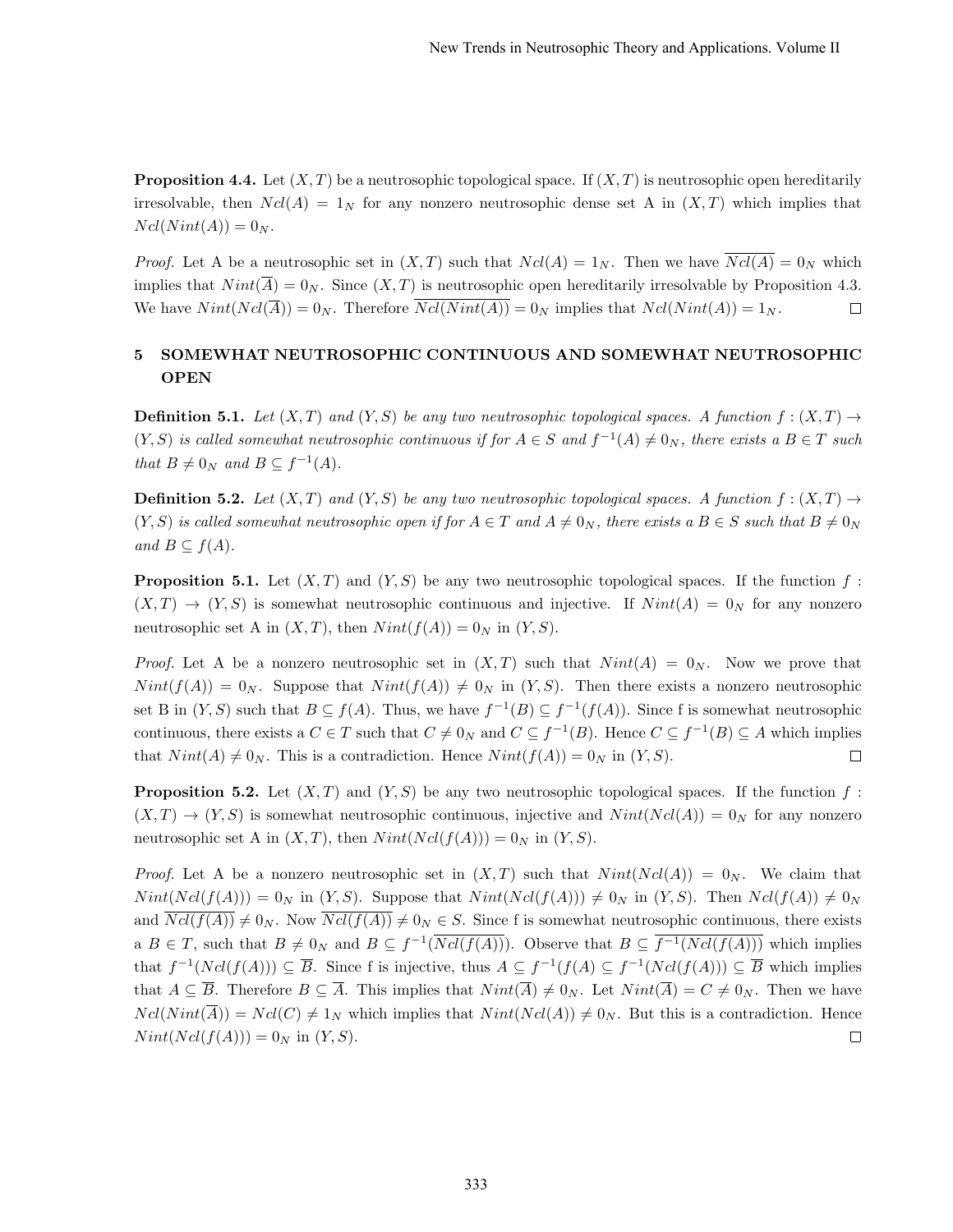**Proposition 5.3.** Let  $(X, T)$  and  $(Y, S)$  be any two neutrosophic topological spaces. If the function f:  $(X, T) \to (Y, S)$  is somewhat neutrosophic open and  $Nint(A) = 0<sub>N</sub>$  for any nonzero neutrosophic set A in  $(Y, S)$ , then  $Nint(f^{-1}(A)) = 0_N$  in  $(X, T)$ .

*Proof.* Let A be a nonzero neutrosophic set in  $(Y, S)$  such that  $Nint(A) = 0_N$ . We claim that  $Nint(f^{-1}(A)) =$  $0_N$  in  $(X,T)$ . Suppose that  $Nint(f^{-1}(A)) \neq 0_N$  in  $(X,T)$ . Then there exists a nonzero neutrosophic open set B in  $(X,T)$  such that  $B \subseteq f^{-1}(A)$ . Thus, we have  $f(B) \subseteq f(f^{-1}(A)) \subseteq A$ . This implies that  $f(B) \subseteq A$ . Since f is somewhat neutrosophic open, there exists a  $C \in S$  such that  $C \neq 0_N$  and  $C \subseteq f(B)$ . Therefore  $C \subseteq f(B) \subseteq A$  which implies that  $C \subseteq A$ . Hence  $Nint(A) \neq 0_N$  which is a contradiction. Hence  $Nint(f^{-1}(A)) = 0_N$  in  $(X, T)$ .  $\Box$ 

**Proposition 5.4.** Let  $(X, T)$  and  $(Y, S)$  be any two neutrosophic topological spaces. Let  $(X, T)$  be a neutrosophic open hereditarily irresolvable space. If  $f : (X,T) \to (Y,S)$  is somewhat neutrosophic open, somewhat neutrosophic continuous and a bijective function, then  $(Y, S)$  is a neutrosophic open hereditarily space.

*Proof.* Let A be a nonzero neutrosophic set in  $(Y, S)$  such that  $Nint(A) = 0_N$ . Now  $Nint(A) = 0_N$ and f is somewhat neutrosophic open which implies  $Nint(f^{-1}(A)) = 0_N$  in  $(X, T)$  by Proposition 5.3. Since  $(X, T)$  is a neutrosophic open hereditarily irresolvable space, we have  $Nint(Ncl(f^{-1}(A))) = 0_N$  in  $(X, T)$  by Proposition 4.3. Since  $Nint(Ncl(f^{-1}(A))) = 0_N$  and f is somewhat neutrosophic continuous by Proposition 5.2, we have that  $Nint(Ncl(f(f^{-1}(A))))=0_N$ . Since f is onto, thus  $NintNcl(A)=0_N$ . Hence by Proposition 4.3.  $(Y, S)$  is a neutrosophic open hereditarily irresolvable space.  $\Box$ 

#### References

Atanassov, K. (1983, June). lntuitionistic fuzzy sets, in: V. Sgurev, Ed., VII ITKR's Session, Sofia (Central Sci. and Techn. Library, Bulg. Academy of Sciences, 1984).

Atanassov, K. (1986). Intuitionistic fuzzy sets. Fuzzy Sets and Systems, 20, 87-96.

Atanassov, K. (1983, August). Review and new results on intuitionistic fuzzy sets,Preprint IM-MFAIS-1-88, Sofia, 1988.

Atanassov, K., and Stoeva, S.(1983, August). Intuitionistic fuzzy sets, in: Polish Syrup. on Interval  $\mathcal C$ Fuzzy Mathematics, Poznan, 23-26.

Chang, C. L. (1968). Fuzzy topological spaces. Journal of mathematical Analysis and Applications, 24, 182-190.

Coker, D.(1997). An introduction to intuitionistic fuzzy topological spaces. Fuzzy Sets and Systems, 88, 81-89.

Dhavaseelan, R., E. Roja. E. & Uma, M. K.(2011). Intuitionistic fuzzy resolvable and intuitionistic fuzzy irresolvable spaces, Scientia Magna, 7, 59-67.